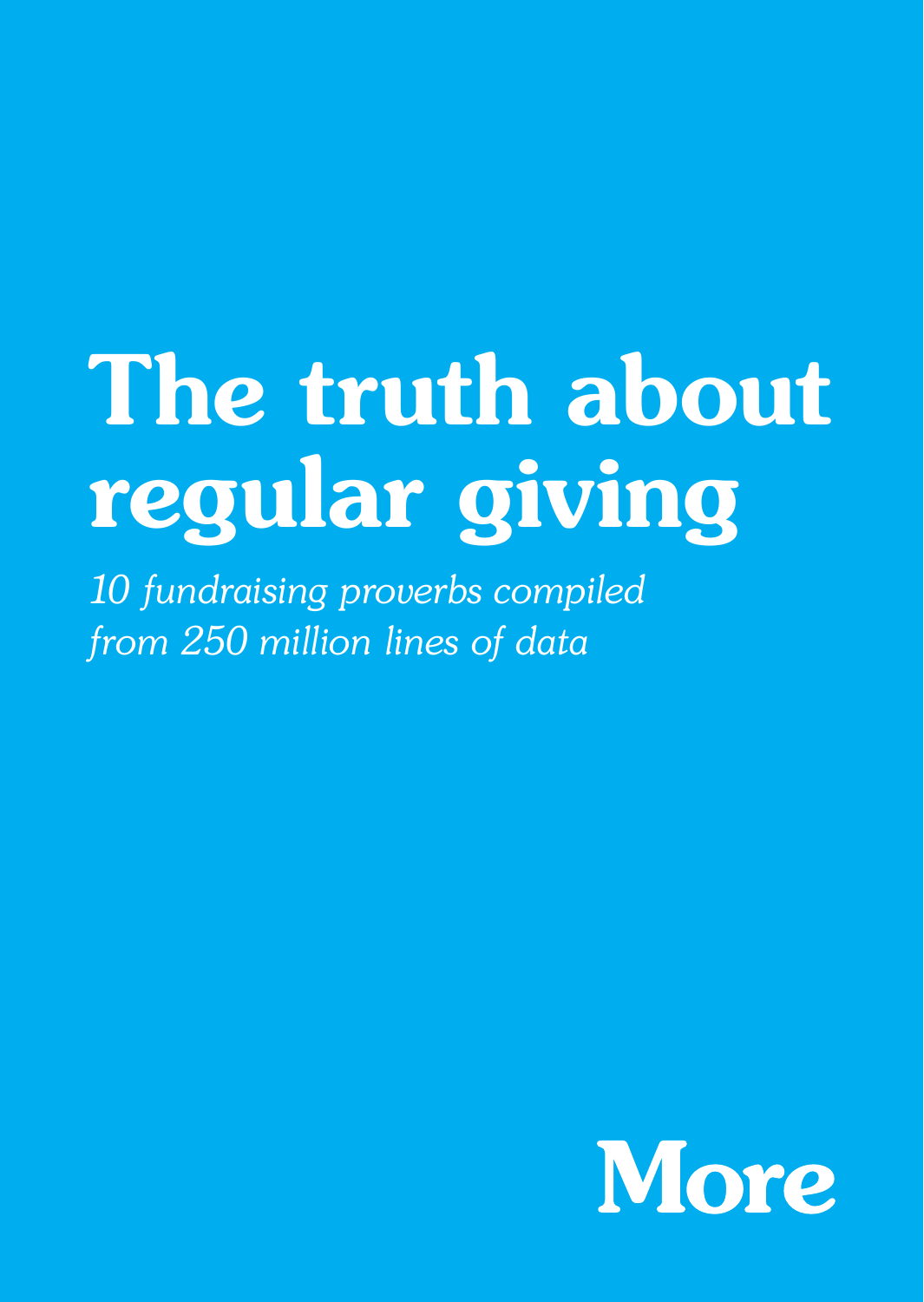*"We wholeheartedly applaud the innovation and foresight involved in taking a collaborative approach to provide something that is of benefit to the whole education sector and that demonstrates a building up of a bank of knowledge."*

Judges, Institute of Fundraising Insight Awards 2015 – on awarding the prize for *Most Powerful Insight from a Long-Term Strategic Project* to More Partnership's Regular Giving Benchmarking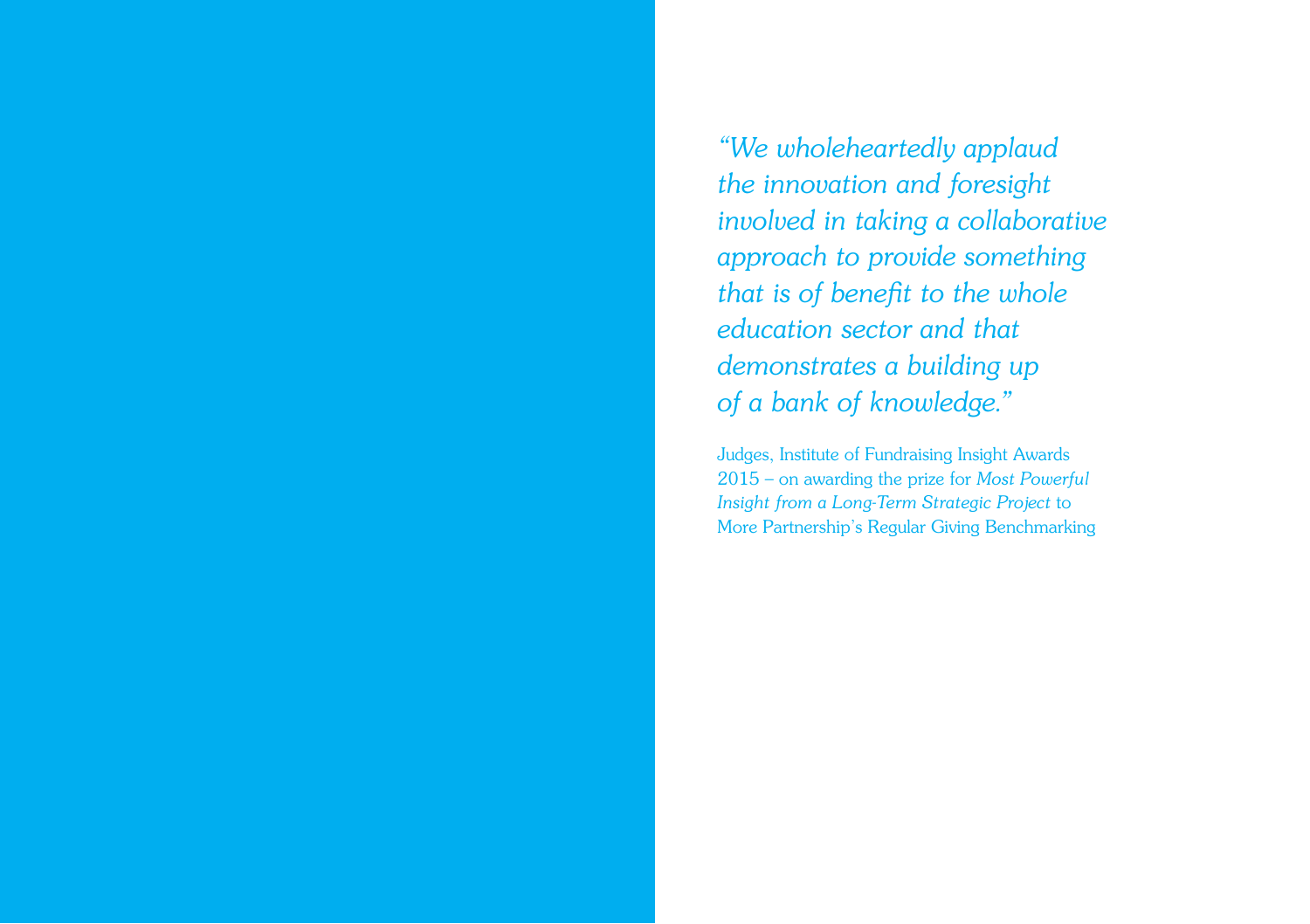**In just one year 10010100 More Partnership 0100101 crunched data on…**  $(0)(0)$ [ $(0)$ ] **161,000 donors** 101 **1.1 million gifts**<sup>11</sup>  $(0)$ 111 $(0)$ 1 $(0)$ 01 $(0)$ 1 $(0)$ 1111 $(0)$ **3.8 million**  $\sim 1001$ **solicitations**  $[05]$  $[0]$  $[0]$  $[0]$  $[0]$  $[1]$ **£68 million O1 CD of philanthropy**<br>00100101101000101110 **78 million**  10 lines of data<sup>100101</sup>

# About the data

Back in 2010, More Partnership and 15 partner universities embarked on a Regular Giving Benchmarking adventure. They wanted to learn from each other, see the big picture and discover what good practice looked like. Above all, they wanted to get better at fundraising.

Since then, the adventure has turned into an annual project. Over the years, a total of 33 universities have joined in. The resulting data and reports are theirs. But in true More spirit, we have arranged to share some of the learning. Hence this little book of data-driven proverbs…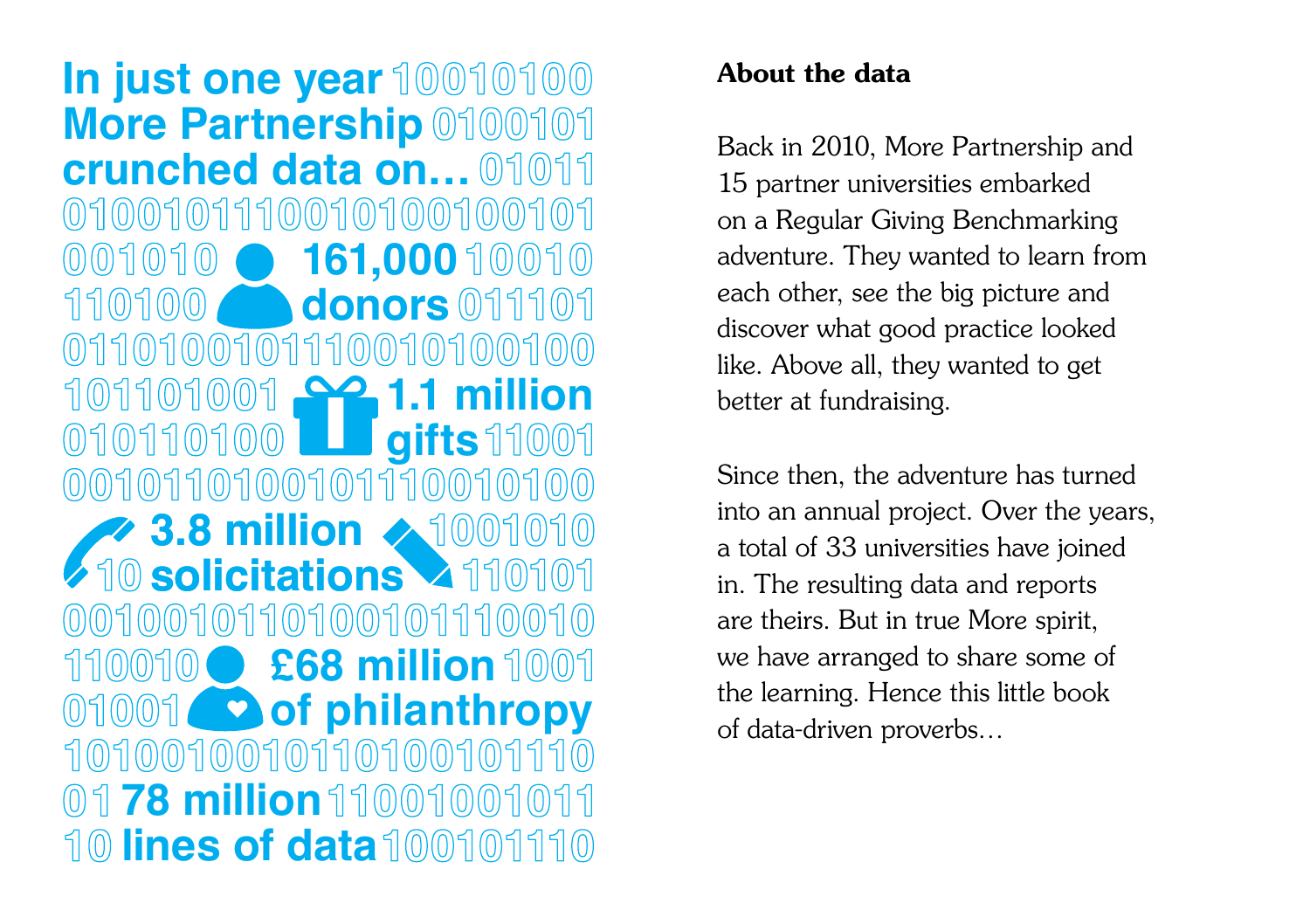#### First, some definitions

You may call it your "Annual Fund", "Alumni Fund", "Friends Programme" or something else. But we'll go with "Regular Giving". Whatever the name, it's the engine room of fundraising. It's where we find the little acorns that sometimes grow to mighty oak-sized gifts. And even if they don't shoot up, many a mickle makes a muckle and all that.

We define a "regular gift "as anything up to £10,000 per year during the period covered by our research. Some large regular donations may add up to a "major gift" over the years, but we still count them anyway.

Reflecting real-life practice, we also count gifts that aren't regular at all! That is, we include all lower-level giving, even if the donations were one-offs.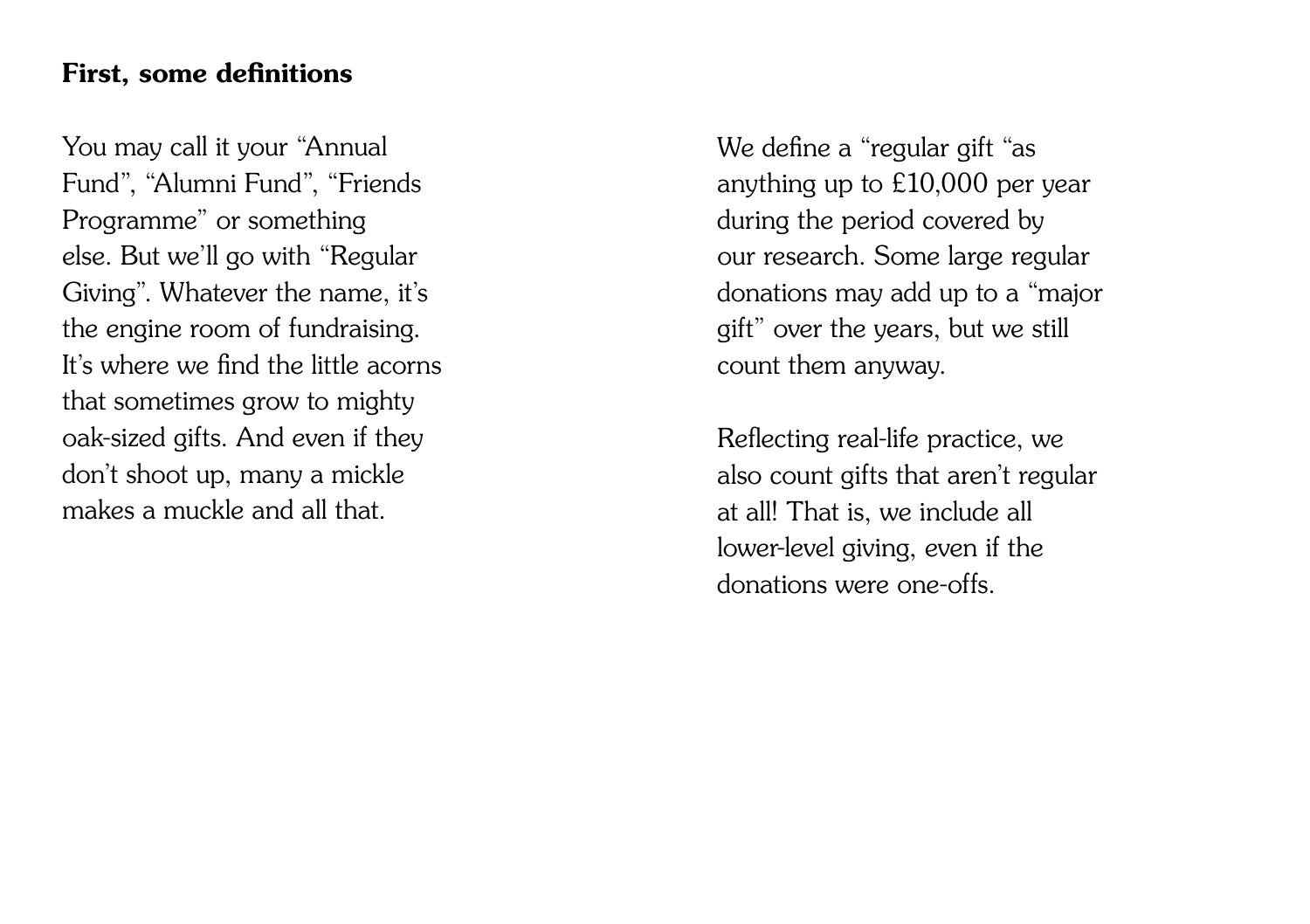#### Be grateful for geeks bearing gifts.

Regular giving is a numbers game. So it's hardly surprising that good-quality data is essential for improving your fundraising performance. Over the last five years, our data has helped our partner institutions to increase their donor numbers by 52% and their income by 94%.\*

We're not saying you have to benchmark with us (though we'd love it if you did!). Just that, by getting a better database, recording your data more consistently and/or using it more savvily, you can raise your game. **Five year growth**

**Donors +52%**



<sup>\*</sup> Figures based on the results of the institutions that participated in both the first year and the fifth year of benchmarking (but not necessarily every year in between)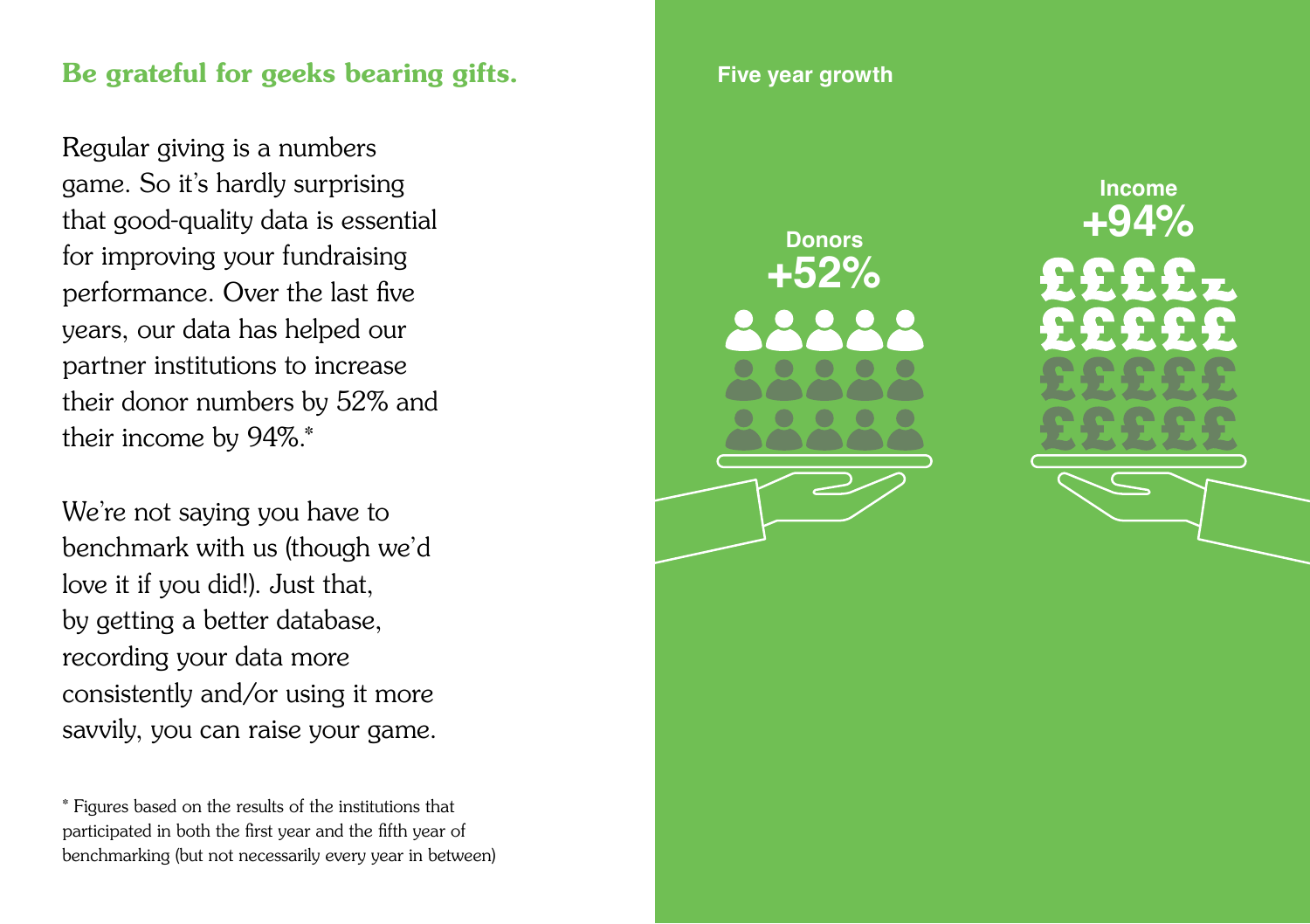## Count your blessings selectively.

Historically, participation has been a useful metric. But is it time to recalibrate your targets? On average, 2.3% of alumni give to our partner universities annually. The figure has been stuck stubbornly at that level for several years – even though donor counts have soared.

Participation rates tell you nothing about money in the bank, let alone donor profile, loyalty or retention – all of which (as we'll see) are secrets of regular-giving success.

We love data – but only if used wisely.

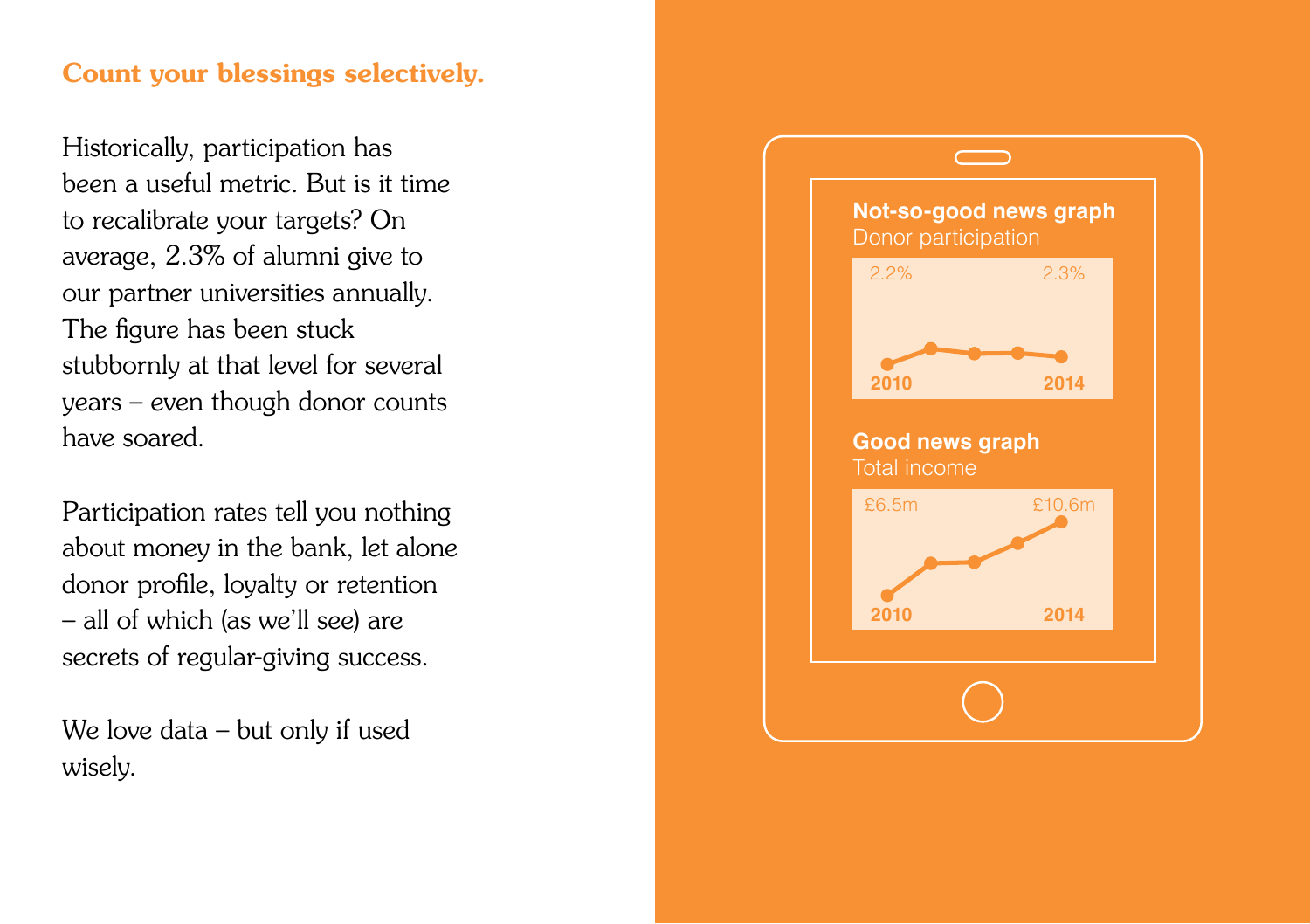# A bird in the hand is worth 24 in the bush.

Based on our data, if you contact 100 alumni who have never given and ask them nicely, you may get one gift… or two on a very good day. But if you ask 100 *who donated last year for the very first time* (and didn't set up a direct debit or standing order\*), you'll get 24 gifts.

The moral? Focus on donor retention as well as acquisition. Of 100 alumni who have **never given**, 1 or 2 will give Of 100 alumni who made a **single gift last year**, 24 will give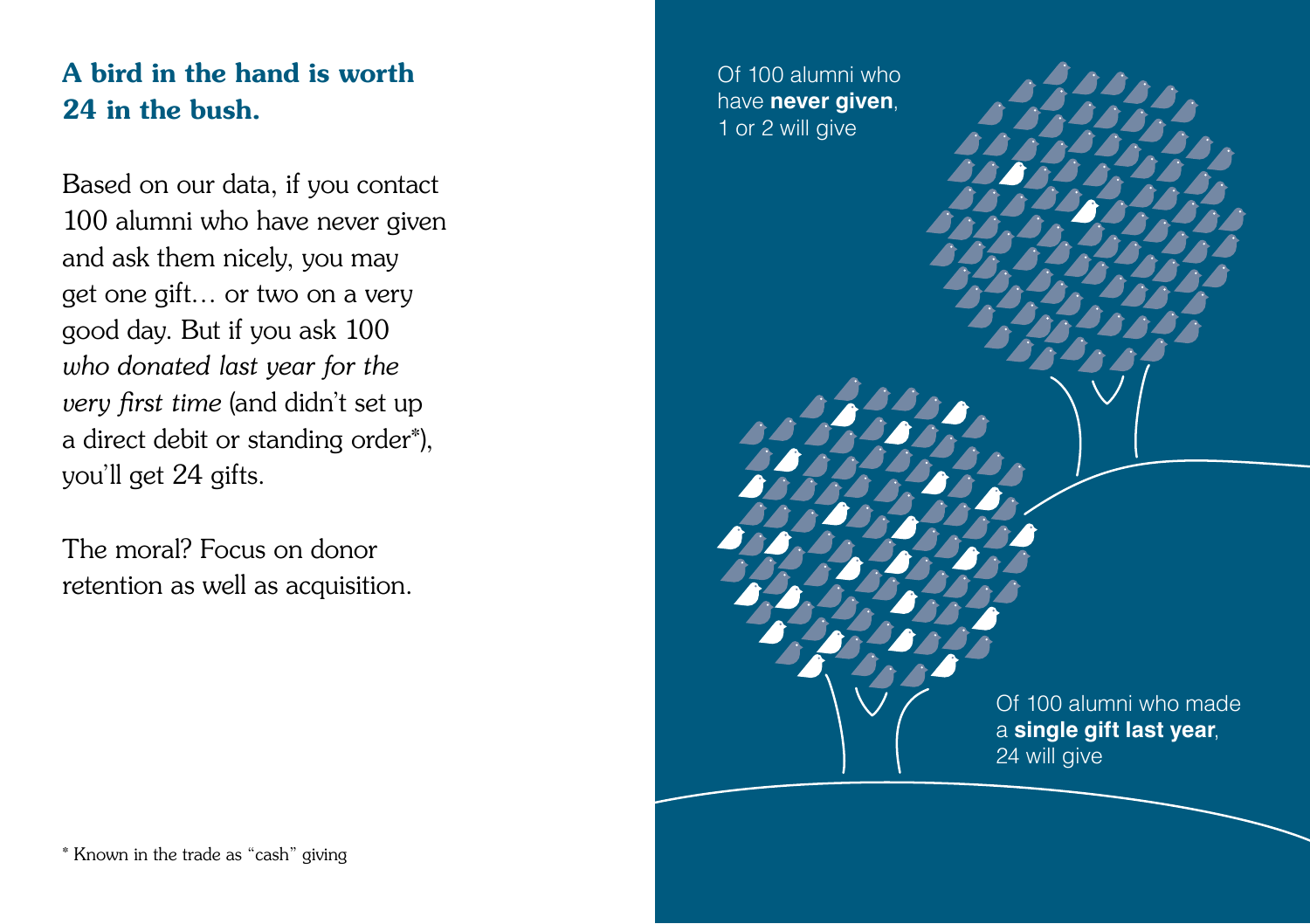# A bird in *both* hands is worth 45 in the bush.

As we saw on the last page, first-time "cash-donor" retention is 24 in 100. But for those who've given two years in a row, it's 45 in 100, for those who've given three times it's 58, four times it's 65% and five times or more it's 78%.

We're not suggesting you should put all your eggs in one basket… just that you might put quite a lot of your efforts in the basket marked "loyal donors".

Of 100 alumni who made their **1st** gift last year, 24 will give

> Of 100 alumni/ **3 years** in a row, 58 will give

Of 100 alumni who have given **2 years** in a row, 45 will give

Of 100 alumni who have given **4 years** in a row, 65 will give

> Of 100 alumni · who have given **5 or more years** in a row, 78 will give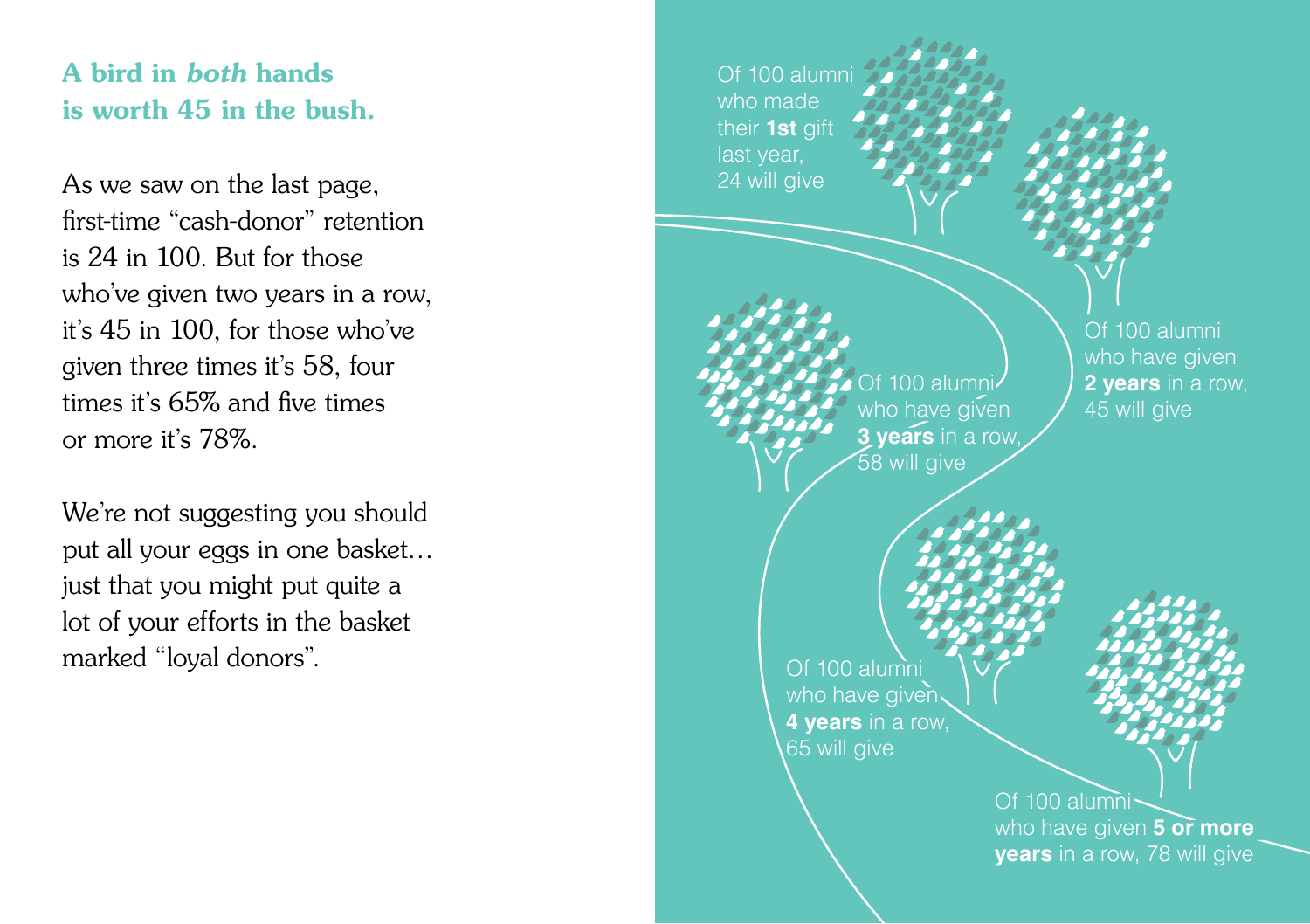#### Look at how the other half gives.

Loyal donors aren't just more likely to give again. They also tend to give *more*. We find that around half of all income to regular giving programmes comes from alumni who've given for three years in a row.

It also turns out that around half (40 to 60%, depending on the institution) of regular giving income comes from people donating £250 or more a year.

Do you know which side *your* bread is buttered on? Slice up your data in different ways. And target your jam accordingly.



**50%** of regular giving income comes from those donating **£250 or more a year**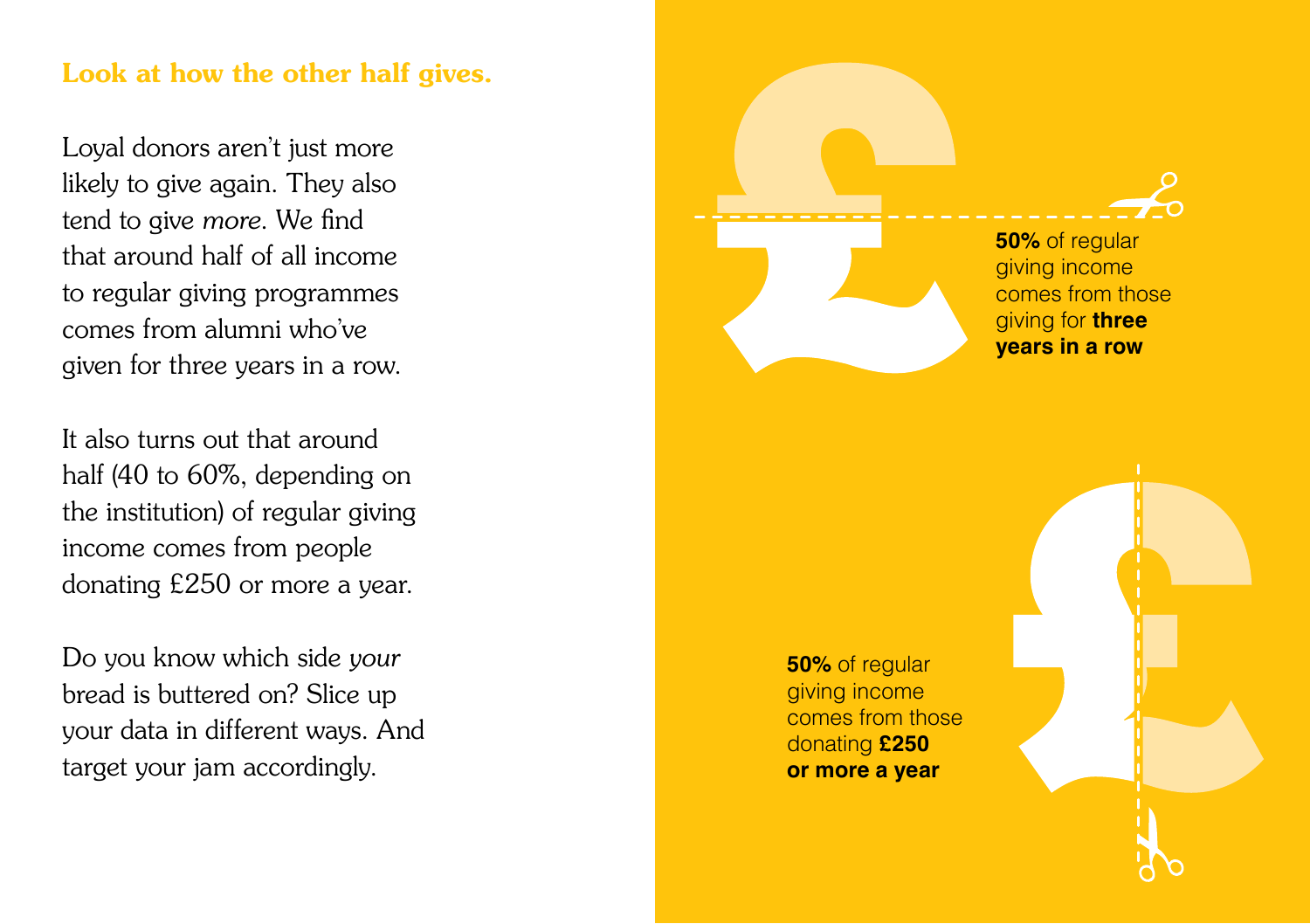# Fortune favours the bold. So ask for *more* .

During the ten years covered by our data, the median amount given after a nice, polite phone call has barely risen. It's still around £6.50 a month or a one-off fifty quid.

Over the same decade, the proportion of donors upgraded from occasional gifts to direct debits has remained below 8% each year. And the proportion of direct debits upgraded to higher amounts has also remained static.

How hard is it really to say, "Please sir/madam, we want some more"? Or to explain the added impact of an extra £10?

**"If you were able to give**

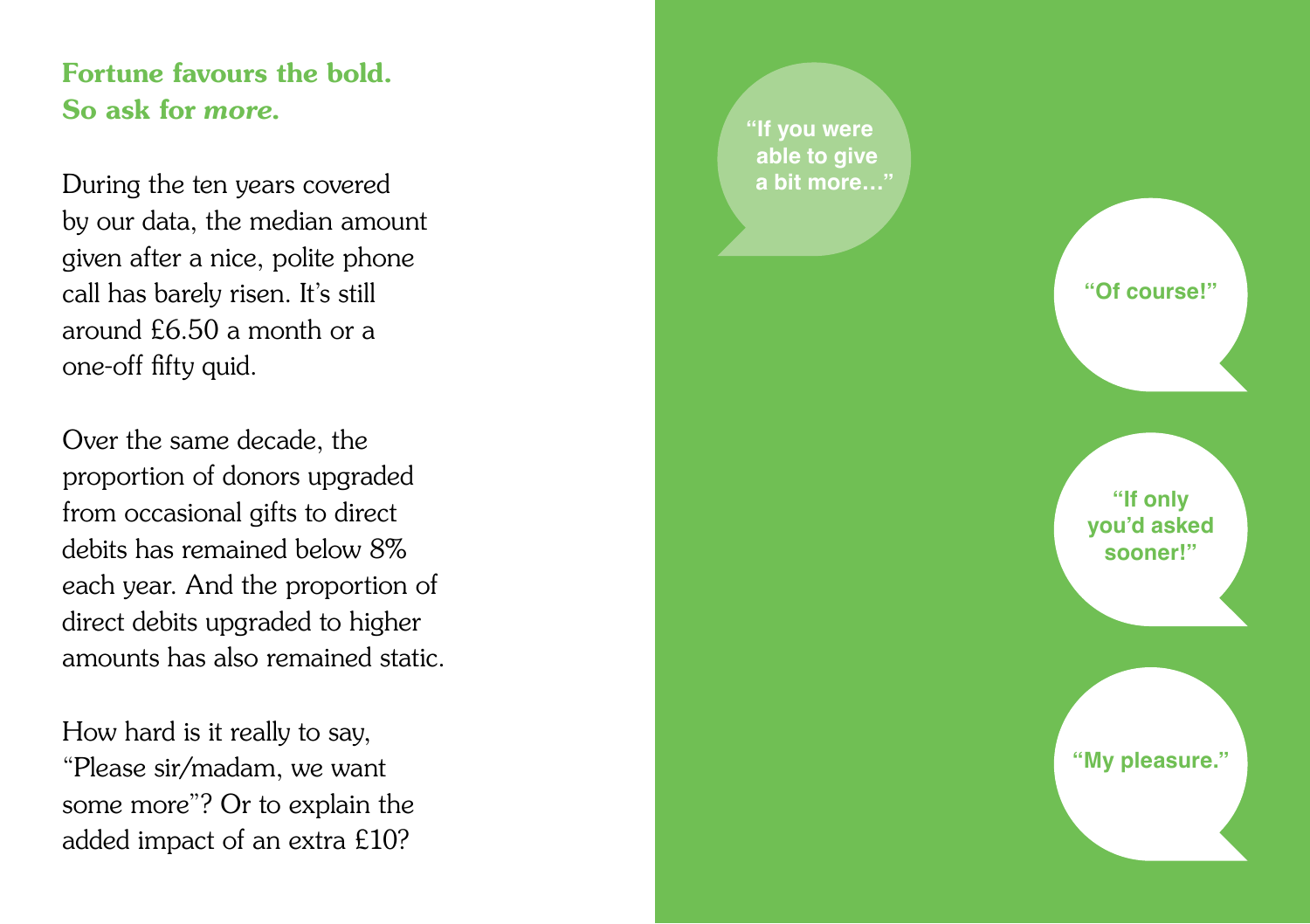## The pen is mightier than the phone.

Everyone loves a good phone campaign. And generally more people give if asked this way. But direct mail gets bigger gifts. Our data proves it. In fact annual "cash" giving from donors acquired by direct mail averages £150, while the average from a donor acquired by phone is just £106.

The same goes for direct debits and standing orders. The average annual amount raised from a donor by direct mail is £169, while the average amount gleaned over the phone is about £136.

If you can't manage to ask for more, why not ask differently instead?

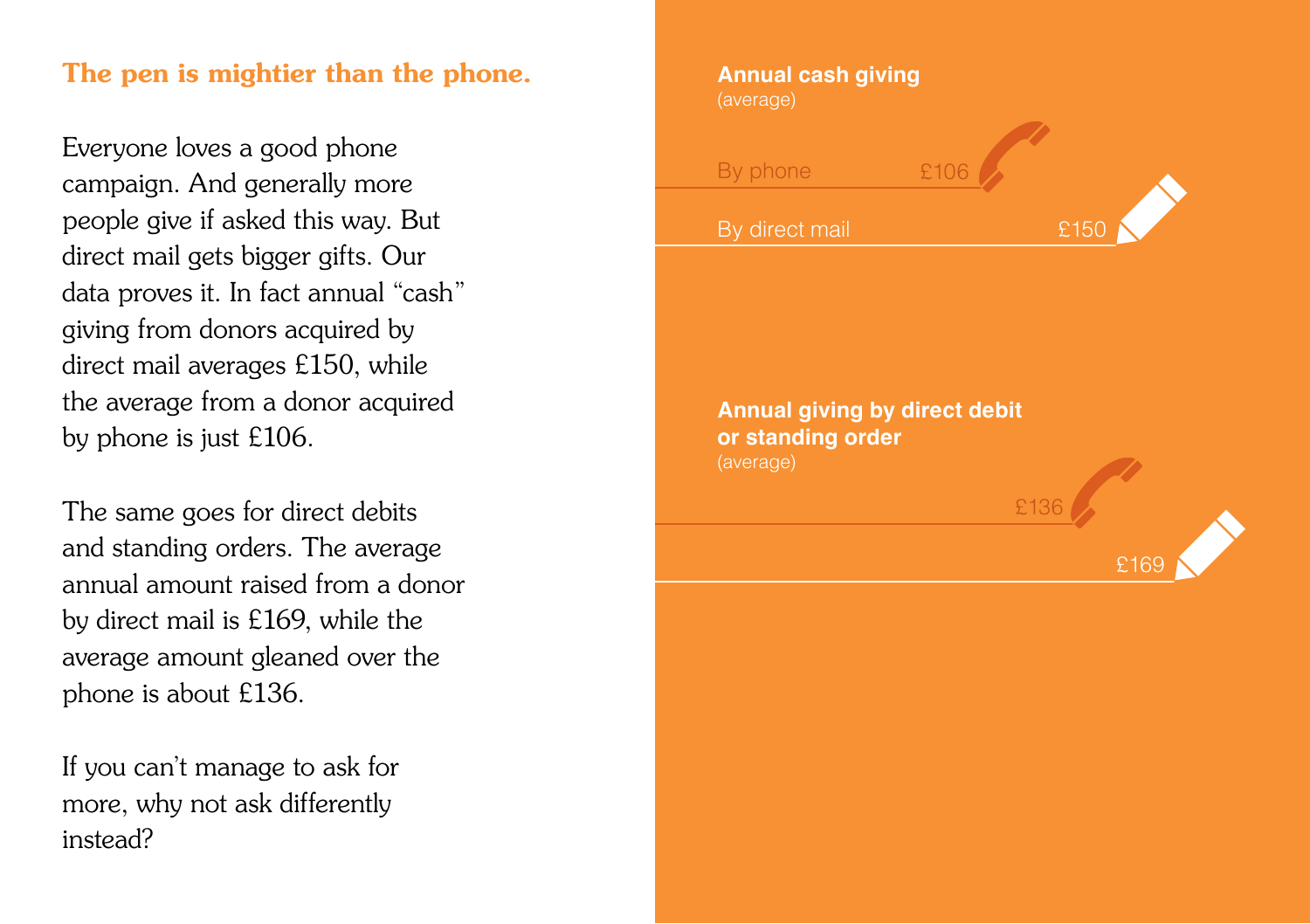#### *Always* look a gift horse in the mouth.

For every 100 alumni who've been giving for five years by direct debit or standing order, only six will fail to give again next year… provided they haven't specified an end date. But if they *have* fixed an end date, between 19 and 30 will lapse. At least, that's what our data tells us.

There are two lessons. First, don't ask for end dates. And second, if some alumni absolutely must have them, don't let them get too long in the tooth. Make a note to approach everyone in good time to renew.

Of 100 alumni who've been **giving for 5 years by direct debit or standing order** (provided they haven't specified an end date)…



**…only 6 will fail to give again next year**

But if they do have a **fixed end date**…

**…19-30 will fail to give again next year**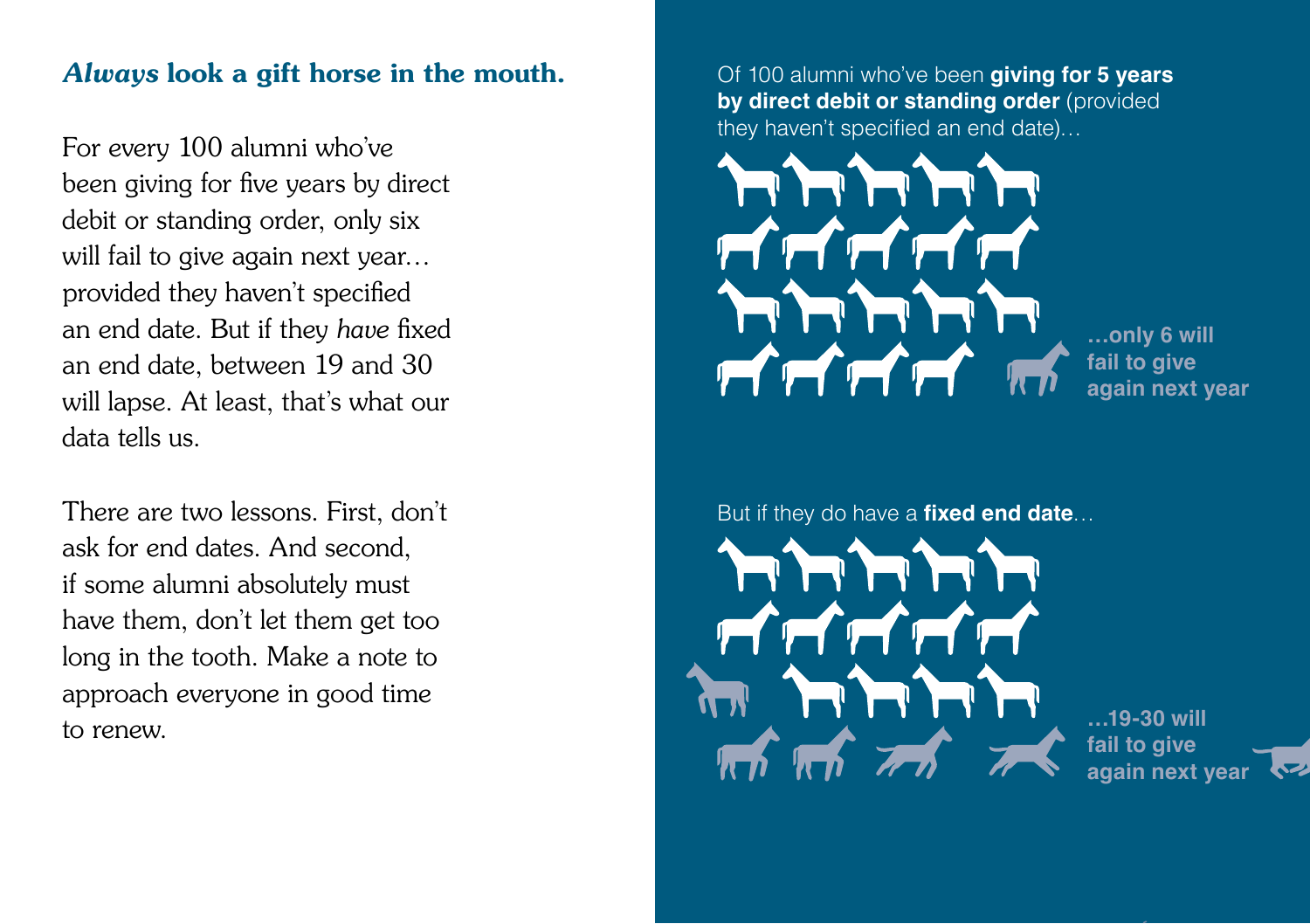Absence really does make the heart grow fonder.

The longer your alumni have **Numbers of donors** been away from you, the greater their disposable income… and the more likely they are to give. In fact, the peak age for both number of donors and size of gift is 66 to 67 years young. So maybe this is where to focus limited resources… so as to grow the giving (and thus gain further resources).

That's not to say you should neglect more recent graduates, especially today's "generation debt". You just might want to cultivate them differently.

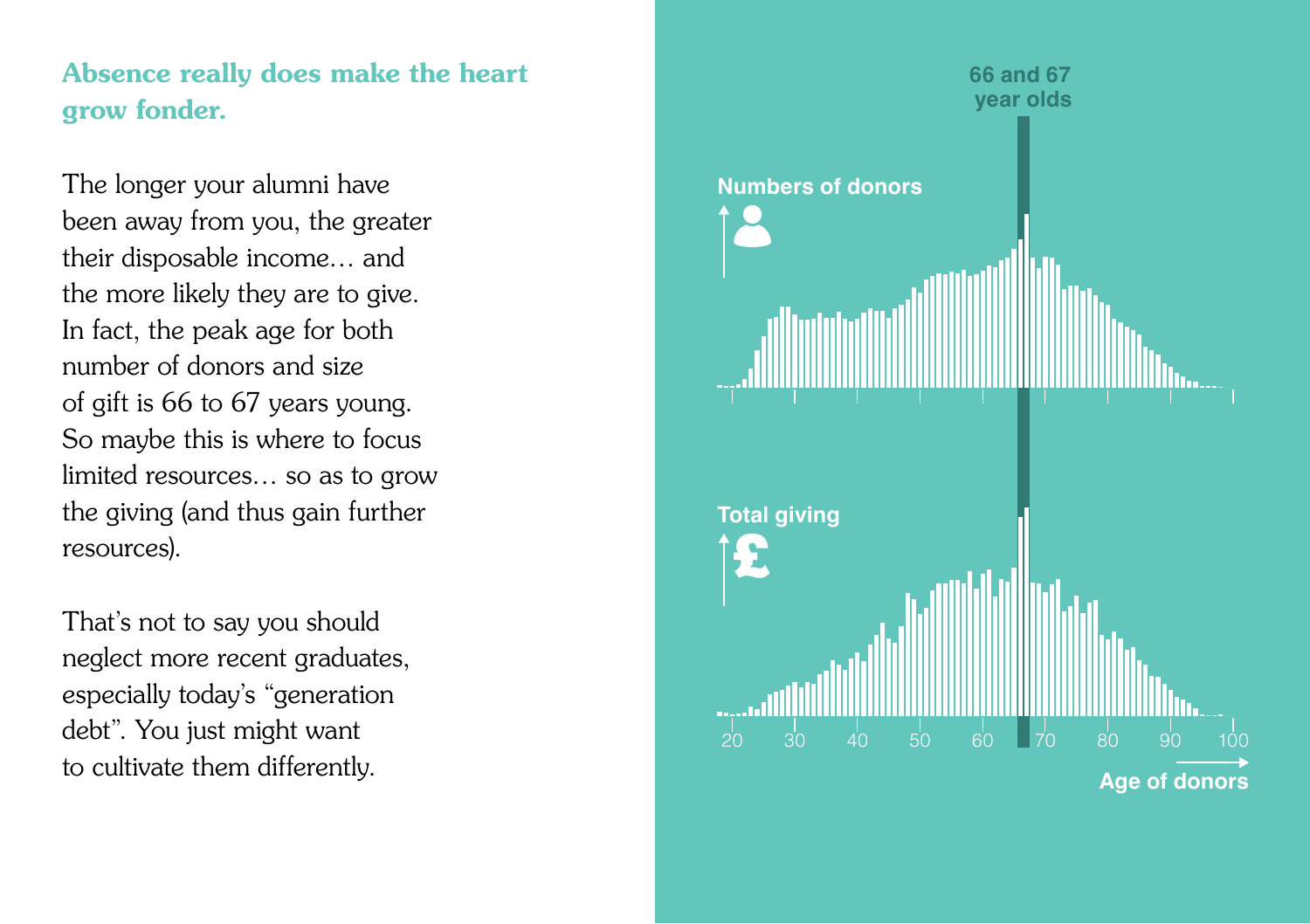# "Vive le ROI!"\*

Last year, we plotted a graph of money spent on fundraising versus income gained (both per addressable alum). We can't show you the raw data, but we can tell you the lines go up together! Or, for people who prefer words, those who spend more raise more.

Of course, some universities are more efficient than others. The point is, by coming together and sharing best practice, everyone should become more efficient. Cash may be king. But ROI increasingly rules the world.



\* (old French saying) "Long live Return on Investment!"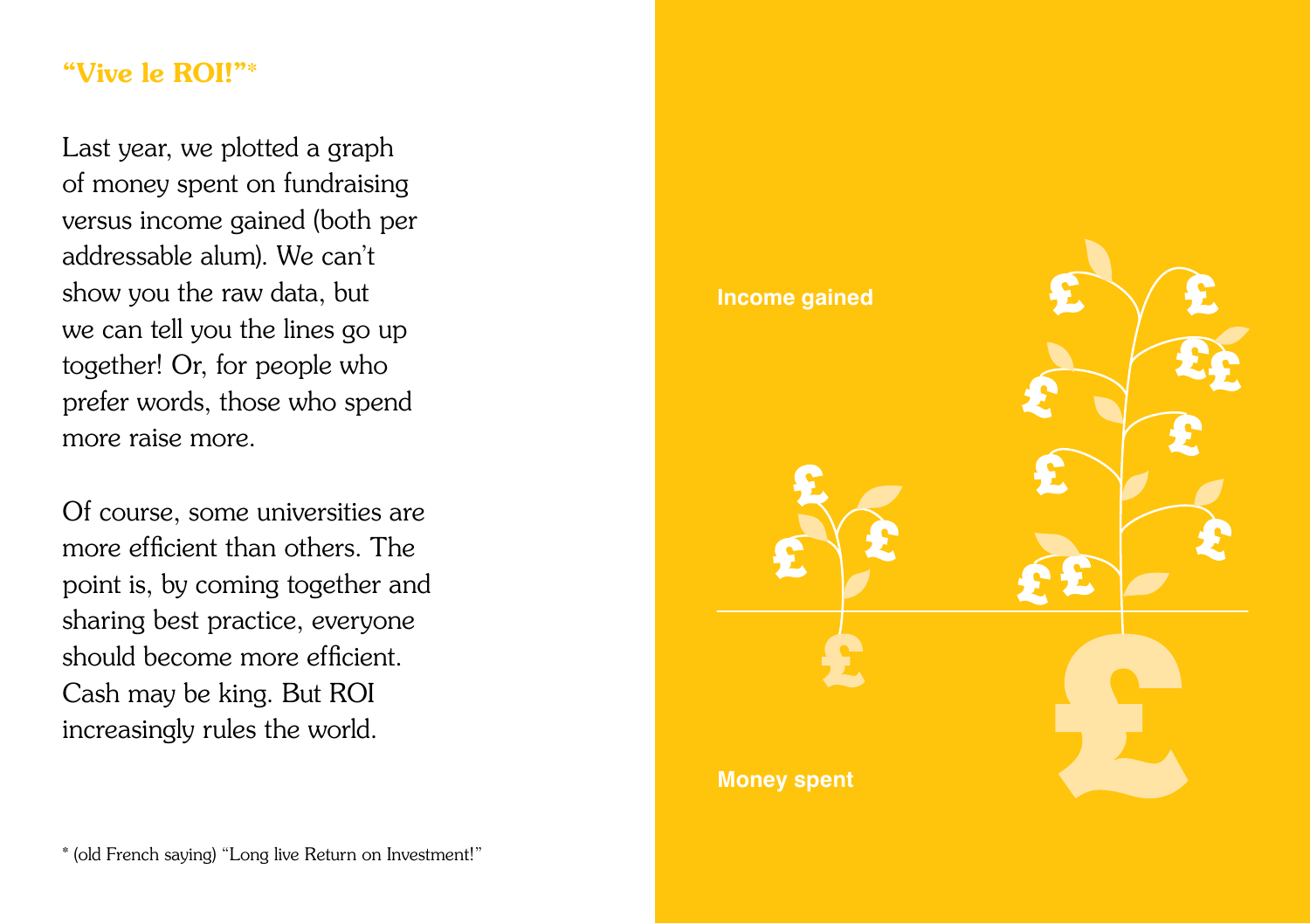## The beauty of regular giving

Regular giving isn't just for geeks. It's highly creative, as well as highly analytical. Those who do it best are the fundraisers who pick great stories and tell them well... then use the numbers to reach the right people in the right way – with even better stories.

The evidence is out there. It's up to you whether you choose to use it. Remember, beggars can't be choosers. But askers can be.

*"The data really helped us see our situation clearly – and to get buy-in from senior management. First we realised we'd taken our eye off renewals. So in 2013, we chose to segment and target 4,000 lapsed donors. Then we developed a comprehensive stewardship strategy to keep alumni on board. We also discovered that we needed to work on acquiring young donors. Finally, the data helped us to see that the US was a huge potential market. The following financial year, we increased our income from America by 45%!"*

Heather Campbell, Imperial College London (and previously London School of Economics)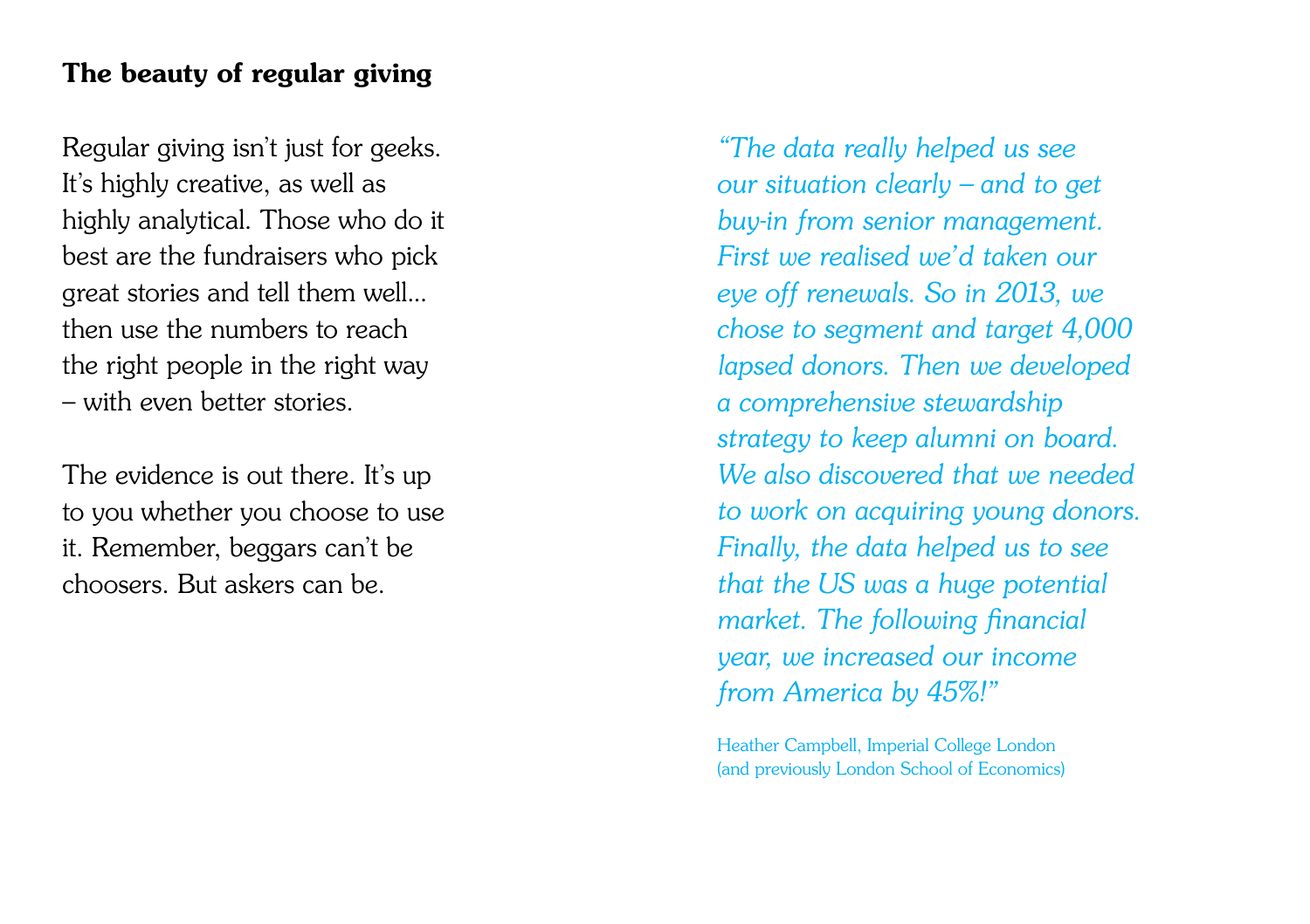With thanks to all our partner universities over the last five years. You and your data are wonderful to work with.

Cardiff University Dundee University Imperial College London King's College London Loughborough University London School of Economics Newcastle University Open University Queen's University Belfast Royal Holloway, University of London Strathclyde University Trinity College Dublin University College London University College Dublin University of Aberdeen University of Bath University of Birmingham University of Bradford University of Bristol University of Edinburgh University of Glasgow University of Kent University of Leeds University of Manchester University of Nottingham University of Reading University of Sheffield University of Southampton University of St Andrews University of Stirling University of Sussex University of Warwick University of York